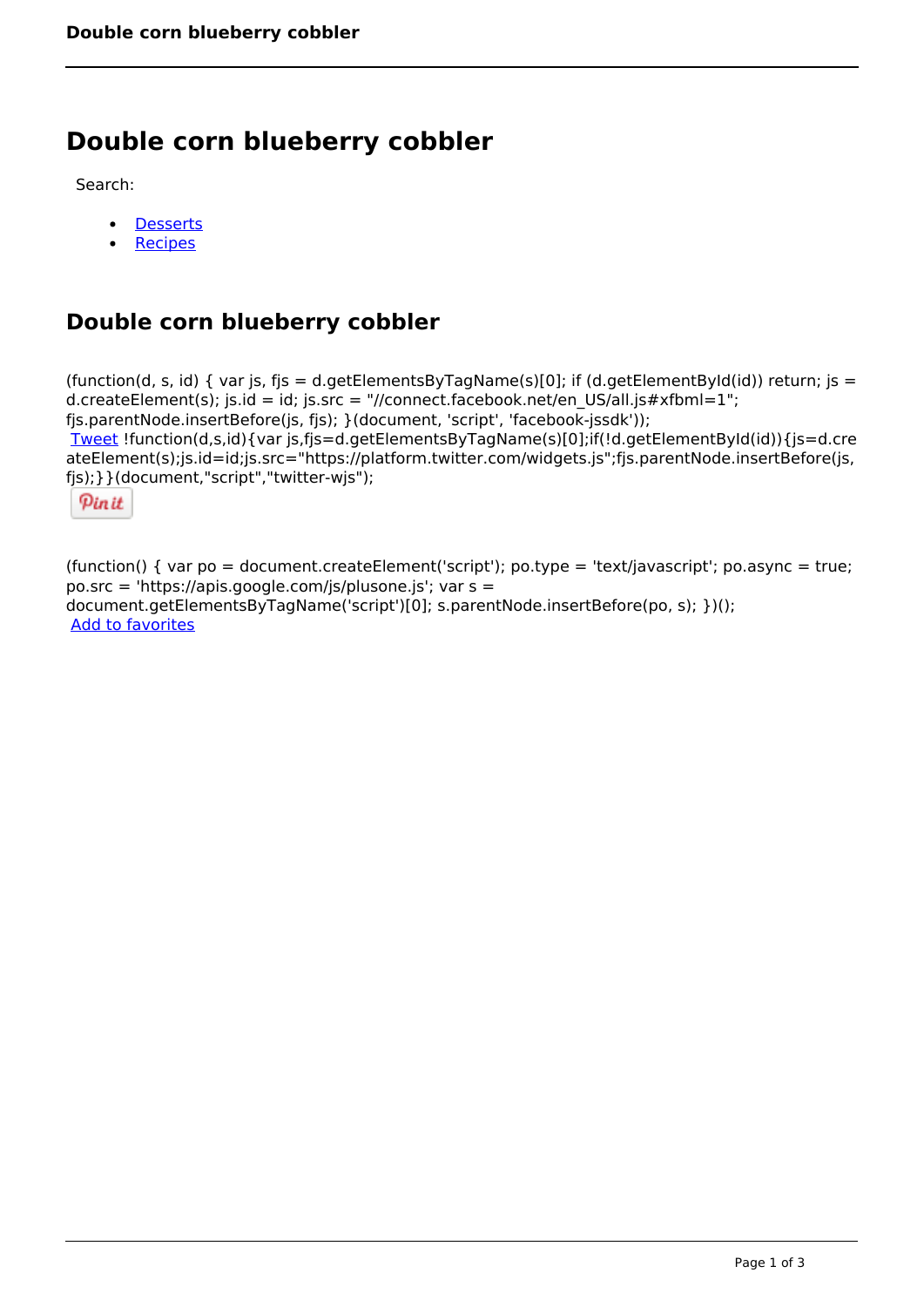

Rate this recipe

0 people are cooking this [Count me in](https://www.naturalhealthmag.com.au/flag/flag/favorites/1415?destination=printpdf%2F1415&token=64fdf33c481f2638a94fbc8e31500fff)

The hallmark of a cobbler is a biscuit topping baked right on top of the fruit.

Here, blueberries (or blackberries) and corn make a fun match. The sunny cornmeal batter comes together quicky and looks gorgeous on top of the deep-dark fruit filling. We like the rustic texture of medium or coarse-ground cornmeal, but any type works.

## **Ingredients** (serves 8)

Filling

- 4 cups blueberries or blackberries (about 600g), fresh or frozen
- $\cdot$  ¼ cup rice malt syrup
- 1 tbsp white whole-wheat flour
- $\cdot$  ¼ tsp lemon zest, freshly grated
- $\cdot$  1 tbsp <u>lemon</u> juice
- 

Topping